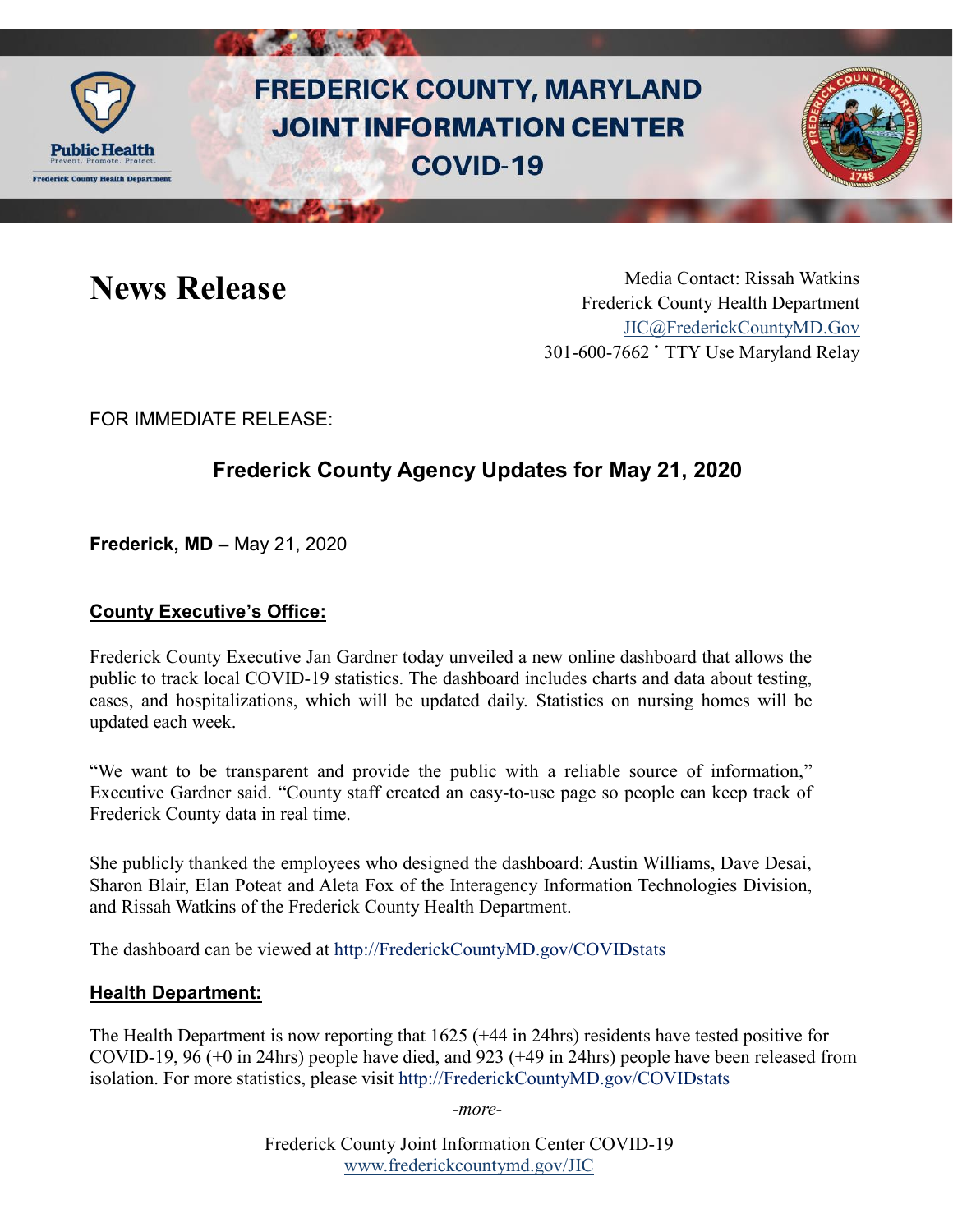

# **Page 2/JIC**

#### *Additional testing options:*

Testing for COVID-19 is available from multiple sources:

- Frederick Health Hospital and drive through
- Urgent cares
- Private medical practices
- Long Term Care Facilities testing their residents and staff
- CVS Pharmacy starting Friday
	- Locations:
		- CVS Pharmacy, 8032 Liberty Road, Frederick, MD 21701
		- CVS Pharmacy, 5414 Rotary Avenue, New Market, MD 21774
	- Must be 18 years or older
	- Register at [cvs.com/minuteclinic/covid-19-testing](https://www.cvs.com/minuteclinic/covid-19-testing)
- Walmart on Guildford Drive starting today
	- Location: Guilford Drive, Frederick, MD
	- Register at<https://doineedacovid19test.com/>

#### **Office of Economic Development:**

Frederick County Executive Jan Gardner today announced the launch of a new grant program to support local small businesses and farmers. She earmarked \$5 million to award through the new Jump Start Grants Program. Jump Start grants are designed to assist small for-profit businesses and nonprofit organizations that experienced financial loss caused by the coronavirus. The county's Office of Economic Development will administer the program.

"Small businesses are the backbone of our community," Executive Gardner said. "I am excited to offer Jump Start grants to help our farmers and small businesses return to thriving."

The Frederick County Jump Start Grants Program offers three grant opportunities:

- Full-time Farmer Grants \$6,000 in one-time funds to qualifying full-time farmers. Full-time farmers qualify if they earned the majority of their gross income (51% or greater) from farming over the past two years.
- Small Business Grants \$10,000 in one-time funds for businesses with physical commercial space and with 10-50 employees, full or part-time. Businesses can be for-profit or nonprofit;
- Micro Business Grants \$3,300 in one-time funds for businesses with up to nine employees. Employees can be W-2 or 1099 employees of a for-profit or nonprofit business, including sole proprietors. Micro businesses must have physical commercial space to qualify.

Applications will be accepted from **7 a.m. Thursday, May 28, until 11:59 p.m. Friday, June 5**.

*-more-*